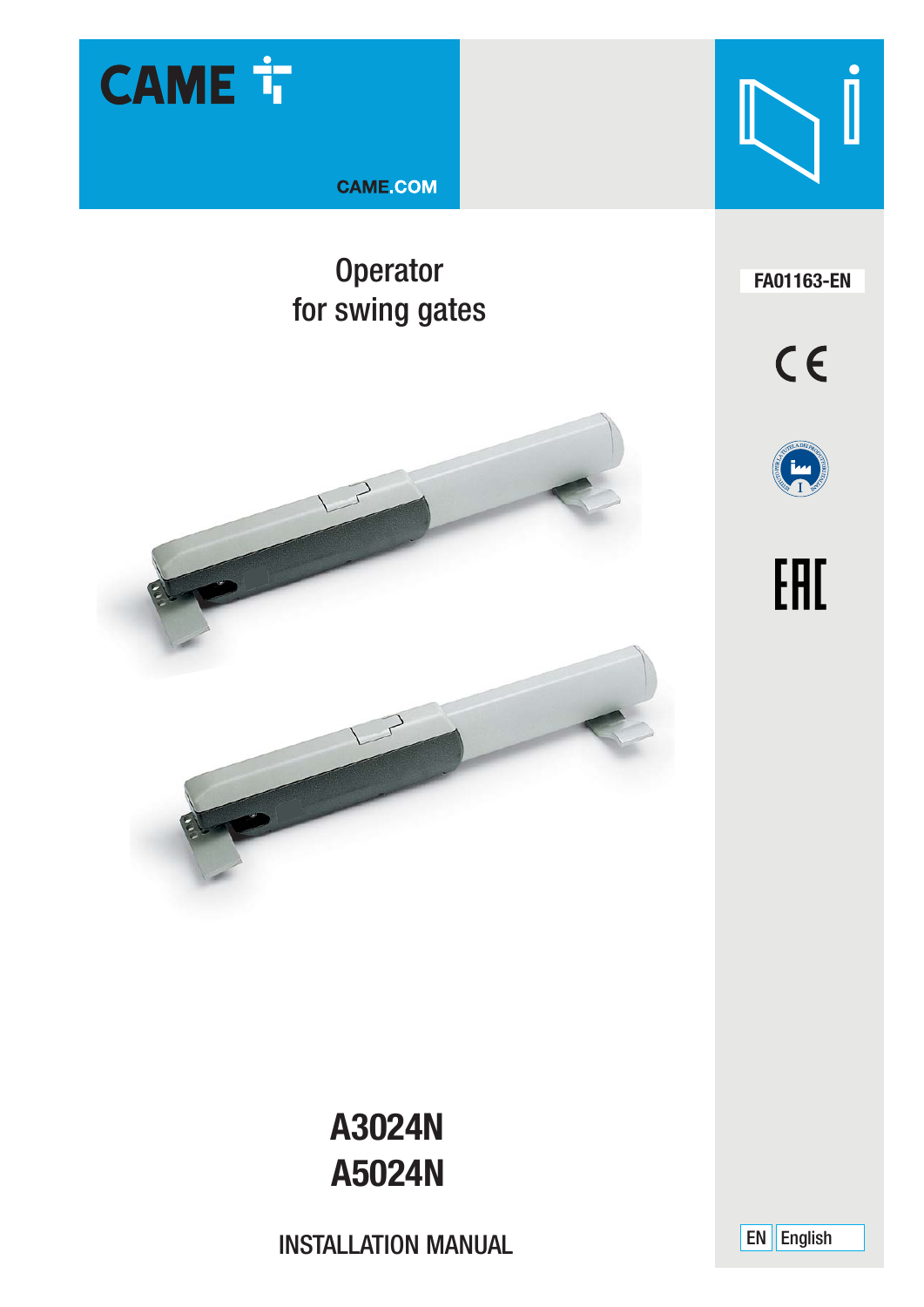

#### *WARNING! important safety instructions: READ CAREFULLY!*



#### **Introduction**

• Use this product only for the specific purpose for which it is designed. Any other use is therefore improper and dangerous. CAME Cancelli Automatici S.p.A. is not liable for any damage due to improper, erroneous and unreasonable use • Keep these warnings together with the installation and users' manual for the automation system.

#### **Before installing**

#### *(check what's there: if you find something wrong, proceed only after correcting the problem so the equipment is safe to use)*

• Check that the part you want to automate is in good mechanical condition, that it is balanced and aligned, and that it opens and closes properly. Make sure you have suitable mechanical stops  $\bullet$  If the operator will be installed less than 2.5 m from the floor or from any other access level, check whether you need additional protections and/ or warnings • With pedestrian doors framed into the doors that will be automated, a system must be in place to block their opening during movement • Make sure the opening of the automated door leaf does not cause any trapping situations involving any surrounding fixed parts • Do not install the operator upside down or on any elements that may bend. If necessary, add suitable reinforcements at the fastening points • Do not install on sloping ground (only install on flat ground)  $\bullet$  Check that any watering devices cannot wet the gearmotor from the bottom upwards.

#### **Installation**

• Properly signal and demarcate the entire site prevent any careless people from entering the works area • Be careful when handling operators that weigh more than 20 kg (see installation manual. If such is the case, make sure you have proper hoisting equipment. All opening commands (buttons, key selectors, magnetic card readers, and so on) must be installed at least 1.85 M from the gate's area of movement, or so that they are unreachable from the outside. Moreover, the direct commands (from buttons, swipe cards, and so on) must be installed 1.5 m high off the ground and must not be reachable by the public • All "hold-to-run" commands must be placed where the operating gate leaves and transit areas are completely visible. • Apply a permanent label that shows the position of the release device • Before turning over the installation to the user, check that the system conforms to standards EN 12453 and EN12445 (impact testing), making sure the device has been properly adjusted and that the safety and protection and release devices function properly • Where necessary apply the Warning Signs so that they are clearly visible (e.g. the gate plate)

#### **Instructions and special recommendations for users**

• Keep the barrier's areas of operations unobstructed. Check that the photocells are free of any vegetation blocking them, and that there are no obstacles to the free movement of the operator. Do not allow children to play with the fixed command devices, or in the barrier's area of operation. Keep transmitters and any other command devices away from children, to prevent the operator from being activated by mistake • Frequently check the system, to scan for any anomalies or wear and tear in the moving structures, the operator's components, all fastening points and devices, the cables and accessible connections. Keep any jointed parts like hinges lubricated and clean of debris and the quide-sleds free of any friction • Perform functional checks to the photocells and sensitive edges every six months. To check that the photocells work properly, wave an object in front of them during closing; if the operator inverts its direction of travel or blocks movement, then the photocells are working properly. This is the only maintenance job that can be done to the gate when it is powered up. Ensure proper cleaning of the glass on the photocells (use a slightly damp cloth); do not use any solvents or other chemical products that may ruin the devices) • Should any repairs or changes to the system settings be needed, release the operator and refrain from using it until safety conditions have been restored • Cut the power off before releasing the operator for manual opening, to avoid any hazardous situations. Check instructions • It is FORBIDDEN for users to perform ANY OPERATIONS THAT ARE NOT EXPRESSLY REQUESTED OF SAID USERS in the manuals. Any repairs, adjustments or extra-ordinary maintenance, EXCLUSIVELY CALL TECHNICAL

ASSISTANCE • Log any service jobs onto the periodic maintenance journal.

#### **Special instructions and recommendations for everyone**

• Keep away from the hinges and any moving mechanical parts • Stay out of the operating range of the operator while it is moving • Do not oppose the movement of the operator as this may result in danger • Always be careful around the dangerous parts, which must be properly indicated with warning signs and black and yellow stripes • When using a selector switch or a maintained-action mode command, keep checking that no persons come within the operating range of the moving parts, until the command is released • The gate may move at any moment without warning. Always cut off the main electric power supply before performing any cleaning or maintenance.

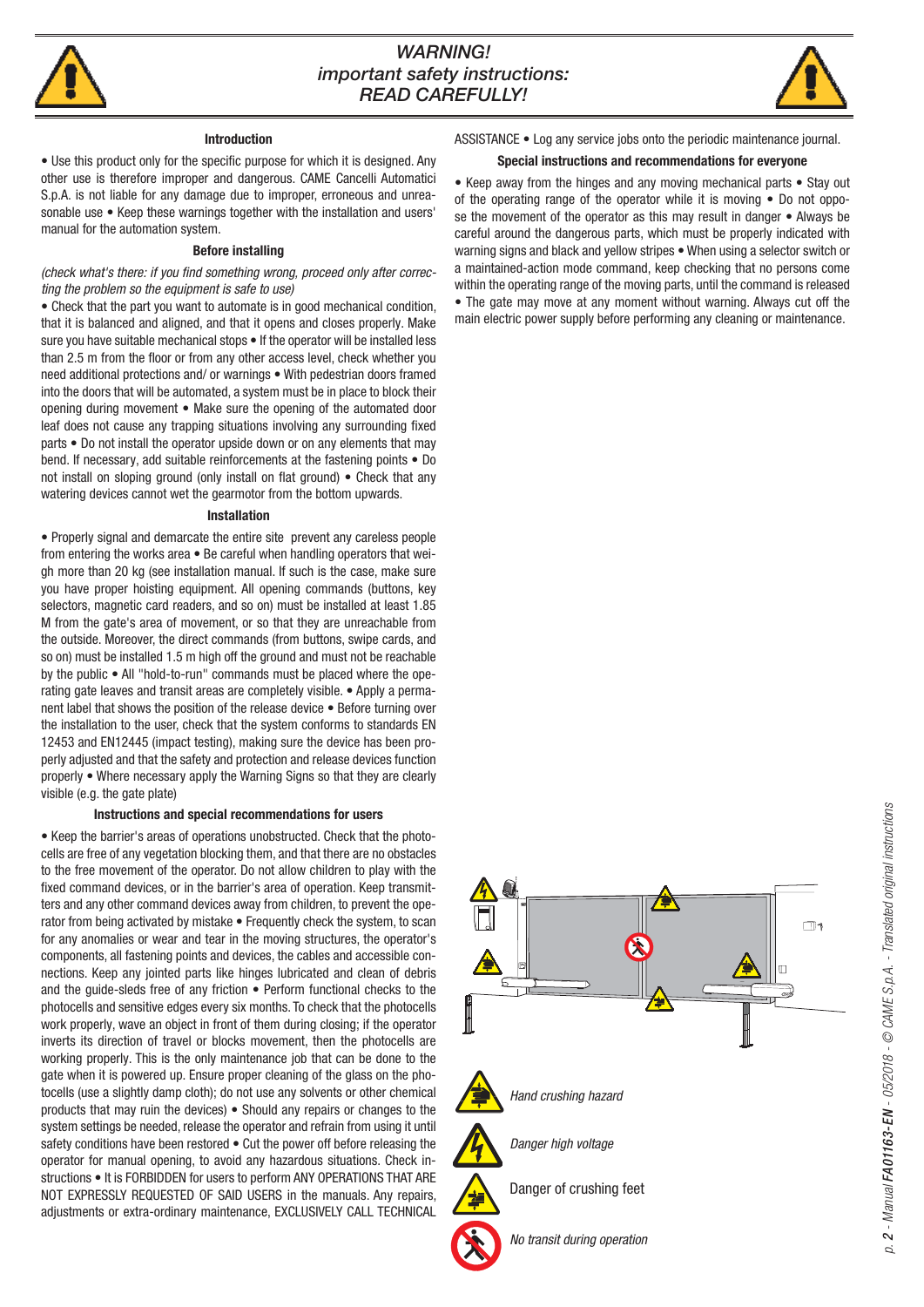#### Legend of symbols

This symbol tells you to read the section with particular care.

This symbol tells you that the sections concern safety issues.

This symbol tells you what to say to the end-users.

#### Intended use and restrictions

#### Intended use

The ATI 24V N gearmotor is specifically engineered to automate residential and condominium swing gates, even under intensive use.

Any use, other than that described above or installations performed in ways other than those described herein, are forbidden.

#### **Restrictions**

| <b>Gate leaf</b><br>width | <b>Gate leaf weight</b><br>kg |        |
|---------------------------|-------------------------------|--------|
| m                         | A3024N                        | A5024N |
| 2.00                      | 800                           | 1000   |
| 2.50                      | 600                           | 800    |
| 3.00                      | 400                           | 600    |
| 4.00                      |                               | 500    |
| 5.00                      |                               | 400    |

With swing gates it is always advisable to install and electro-lock. This is to ensure a reliable closing and to protect the gearmotor's inner workings.

But whereas with reversible operators it is merely advisable, with irreversible ones, beyond 4 m, it is obligatory.

#### Reference Standards

The company: Came Cancelli Automatici is ISO 9001 quality certified; is has also obtained the ISO 14001 environmental safeguarding certification. Came engineers and manufactures all of its products in Italy. This product complies with the following standards: see declaration of compliance.

#### **Description**

#### Gearmotor

This product is engineered and manufactured by CAME S.p.A. and complies with current safety regulations.

The gearmotor is composed of two, cast aluminium half shells inside of which rest the gearmotor and endstops – with electro blocking – and an endless screw, epicycloidal gear reduction system.

#### Technical features

Control board power supply: 230 A.C. 50/60Hz Motor power supply: 24V D.C. 50/60Hz Max draw · 10A Power: 120W Opening time (90°): adjustable

Gear ratio: 1/36 Duty Cycle: Intensive use Protection Rating: IP44 Weight:  $A3024N = 10$  kg  $A5024N = 11$  kg

**# #**

# 3 - Manual FA01163-EN - 05/2018 - © CAME S.p.A. - Translated original instructions *p. 3 - Manual FA01163-EN - 05/2018 - © CAME S.p.A. - Translated original instructions*  $\mathcal{L}$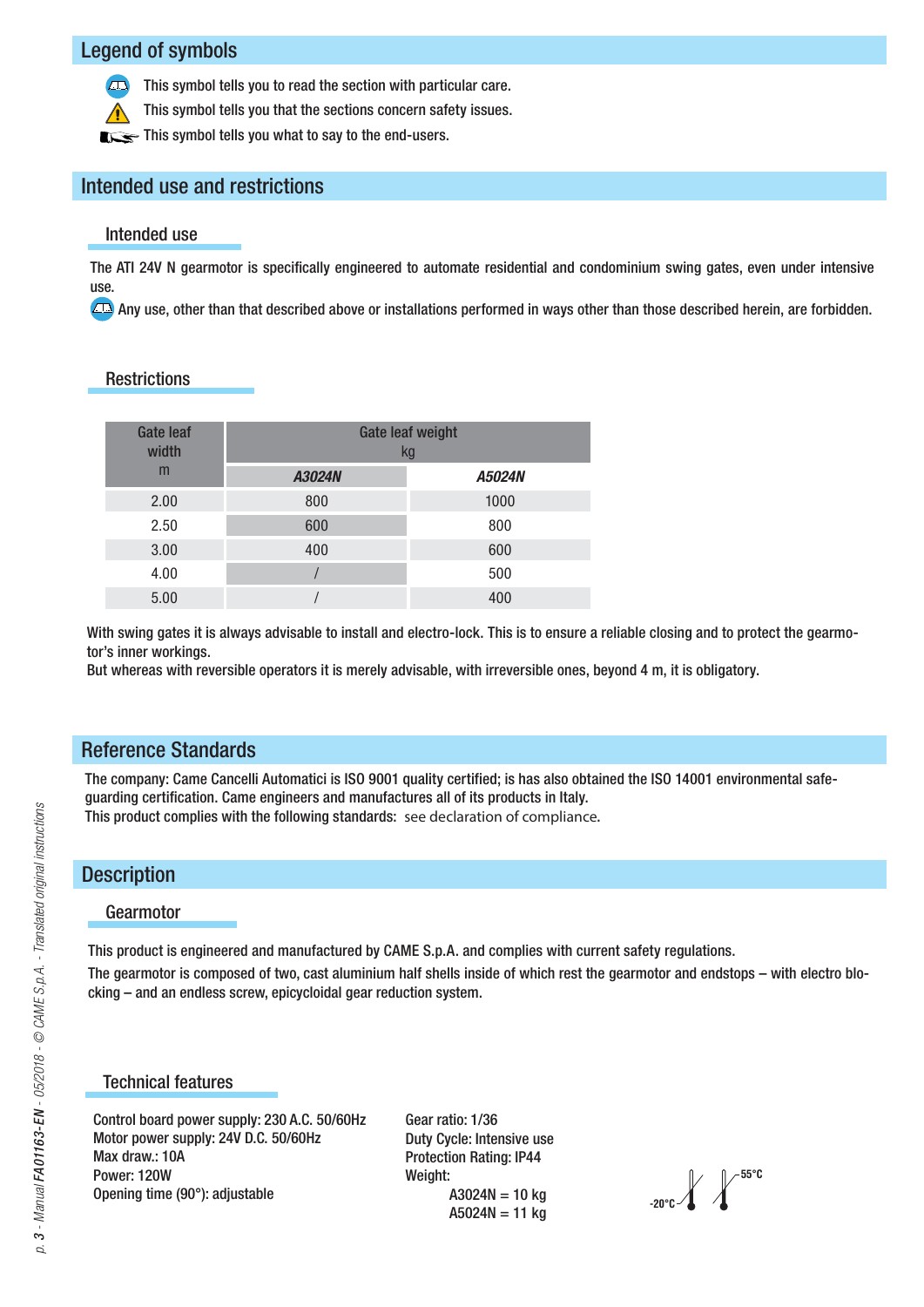#### Description of parts



5) Anchoring plate



#### 4.4 Overall dimensions



#### 5 Installation

#### 5.1 Preliminary checks

Before installing, do the following:

- make sure the structure of the gate is sturdy, the hinges work and that there is no friction between moving parts and non-moving parts;
- measurement C cannot be greater than the value shown in Tab. 3, p. 5. In this case you need to work on the pillar until said measurement is obtained;
- the path of the electrical cables must comply with the command and safety instructions;
- there must be a soundly secured to the ground mechanical stop to prevent the gate leaf/gearmotor from over extending.

 $\cdot \oplus$  Any connections inside the case (that provide continuance to the protective circuit) must be fitted with extra insulation as compared to the other conductive part inside;

• Make sure you have suitable tubing and conduits for the electrical cables to pass through and be protected against mechanical damage.

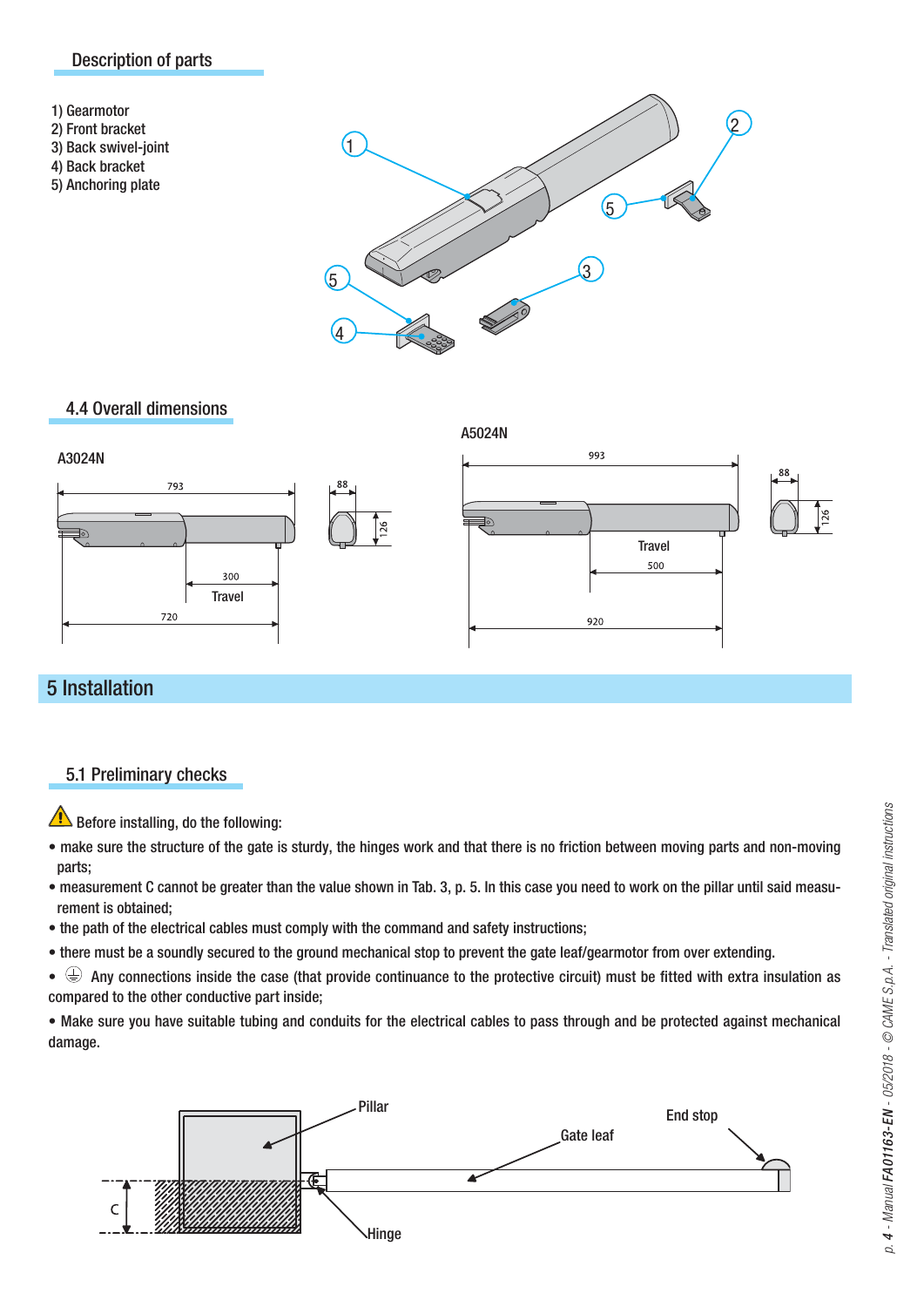Make sure you have all the tools and materials you will need for the installation at hand to work in total safety and compliance with the current standards and regulations. The following figure illustrates the minimum equipment needed by the installer.



Cable list and minimum thickness

| <b>Connections</b>              | <b>Type of cable</b>                                | Length of cable<br>1 < 10 m     | Length of cable<br>10 < 20 m    | Length of cable<br>$20 < 30 \text{ m}$ |
|---------------------------------|-----------------------------------------------------|---------------------------------|---------------------------------|----------------------------------------|
| Control panel power supply 230V | <b>FROR CEI 20-22</b><br><b>CEI EN</b><br>50267-2-1 | $3G \times 1.5$ mm <sup>2</sup> | $36 \times 2.5$ mm <sup>2</sup> | $3G \times 4$ mm <sup>2</sup>          |
| Flashing light 24V              |                                                     | $3 \times 1$ mm <sup>2</sup>    | $3 \times 1.5$ mm <sup>2</sup>  | $3 \times 2.5$ mm <sup>2</sup>         |
| <b>Photocell transmitters</b>   |                                                     | $2 \times 0.5$ mm <sup>2</sup>  | $2 \times 1$ mm <sup>2</sup>    | $2 \times 1.5$ mm <sup>2</sup>         |
| <b>Photocell receivers</b>      |                                                     | $2 \times 0.5$ mm <sup>2</sup>  | $2 \times 0.5$ mm <sup>2</sup>  | $2 \times 0.5$ mm <sup>2</sup>         |
| 24V Accessories power supply    |                                                     | $4 \times 0.5$ mm <sup>2</sup>  | $4 \times 0.5$ mm <sup>2</sup>  | $4 \times 0.5$ mm <sup>2</sup>         |
| <b>Command buttons</b>          |                                                     | $2 \times 0.5$ mm <sup>2</sup>  | $2 \times 0.5$ mm <sup>2</sup>  | $2 \times 1$ mm <sup>2</sup>           |
| Endstop                         |                                                     | $2 \times 0.5$ mm <sup>2</sup>  | $2 \times 0.5$ mm <sup>2</sup>  | $2 \times 0.5$ mm <sup>2</sup>         |
| Encoder plug                    |                                                     | $3 \times 0.5$ mm <sup>2</sup>  | $3 \times 1$ mm <sup>2</sup>    | $3 \times 1.5$ mm <sup>2</sup>         |
| Antenna connection              | <b>RG58</b>                                         | max. 50 m                       |                                 |                                        |

N.B.: If the cable length differs from that specified in the table, then you must determine the proper cable diameter in the basis of the actual power draw by the connected devices and depending on the standards specified in CEI EN 60204-1. For connections that require several, sequential loads, the sizes given on the table must be re-evaluated based on actual power draw and distances.

#### Standard installation

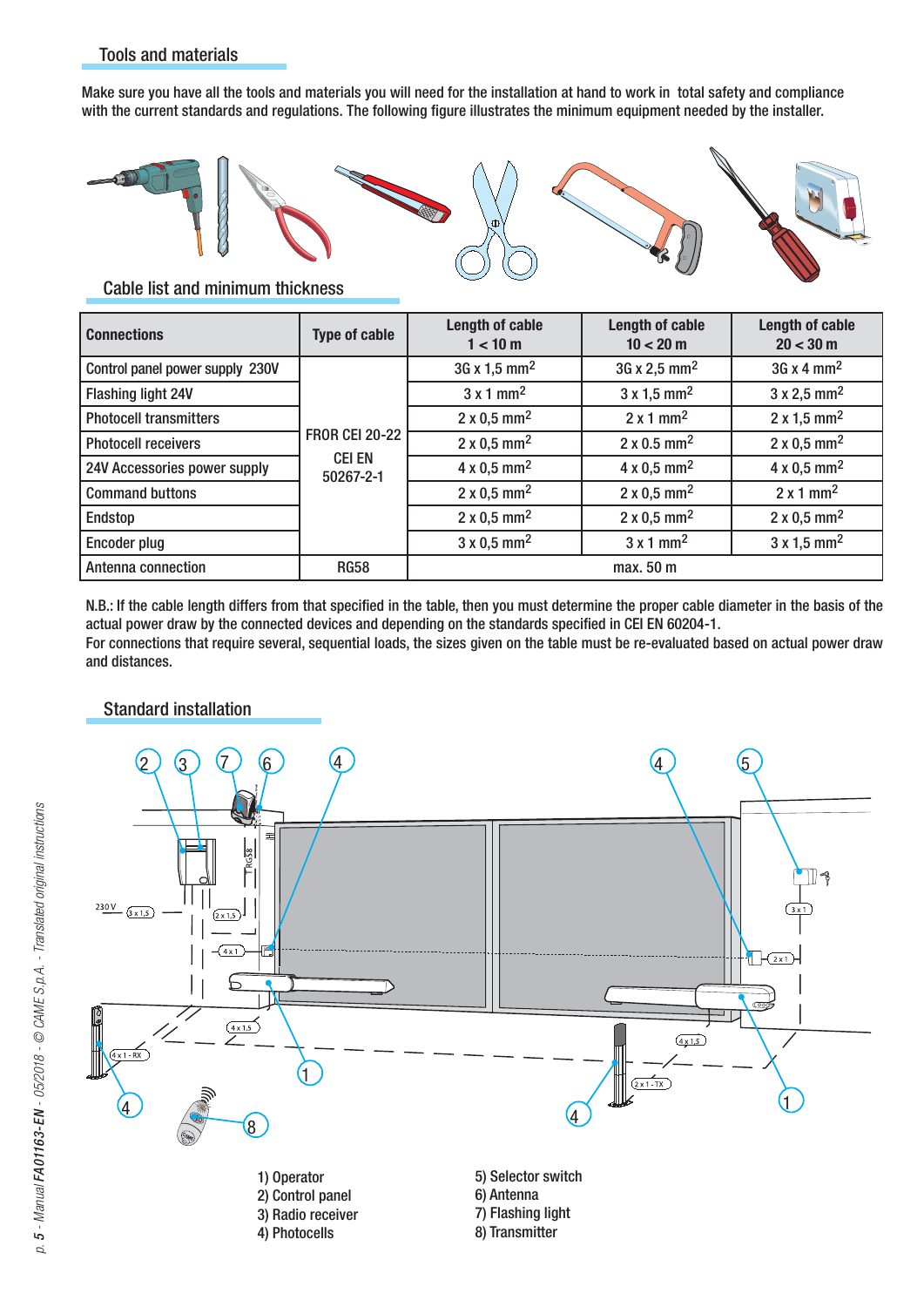The following are just example applications, given that the space for securing the operator and accessories may vary depending on the dimensions. It is thus up to the installer to choose the most suitable solution.



Apply the anchoring plate to the pillar using the back bracket (fig. 1) making sure the A and B measurements are right (Tab. 3) between the hinge axis and central bore hole on the bracket. The back bracket has several other holes for changing the opening angle of the gate.

N.B.: increasing the B measurement decreases the opening angle resulting in slower peripheral speed and greater motor thrust on the gate leaf. Increasing measurement A increases the opening angle resulting in greater peripheral speed and reduced motor thrust on the gate leaf.



With the gate closed apply the anchoring plate to the gate leaf, making sure that the front bracket is lined up horizontally with the back bracket and ensuring that measurement E is met.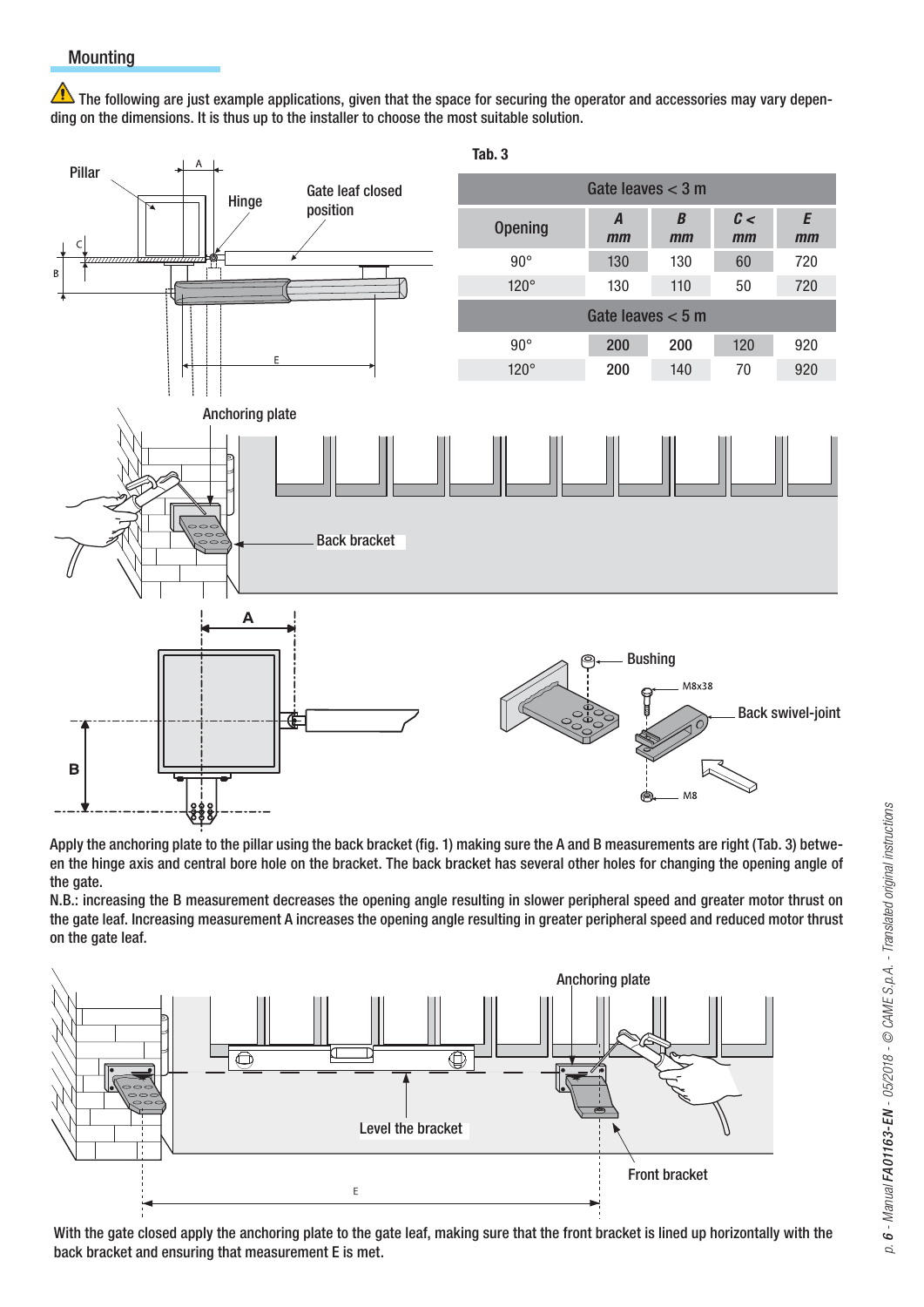

N.B.: we suggest lubricating (using neutral grease) the endless screw and the bushing upon installation.



Release only with motor stopped:

- 1) raise the door;
- 2) insert and turn key which immediately releases door;
- 3) manually push or pull gate leaf.

To lock gate leaf again into place just insert key again and turn.

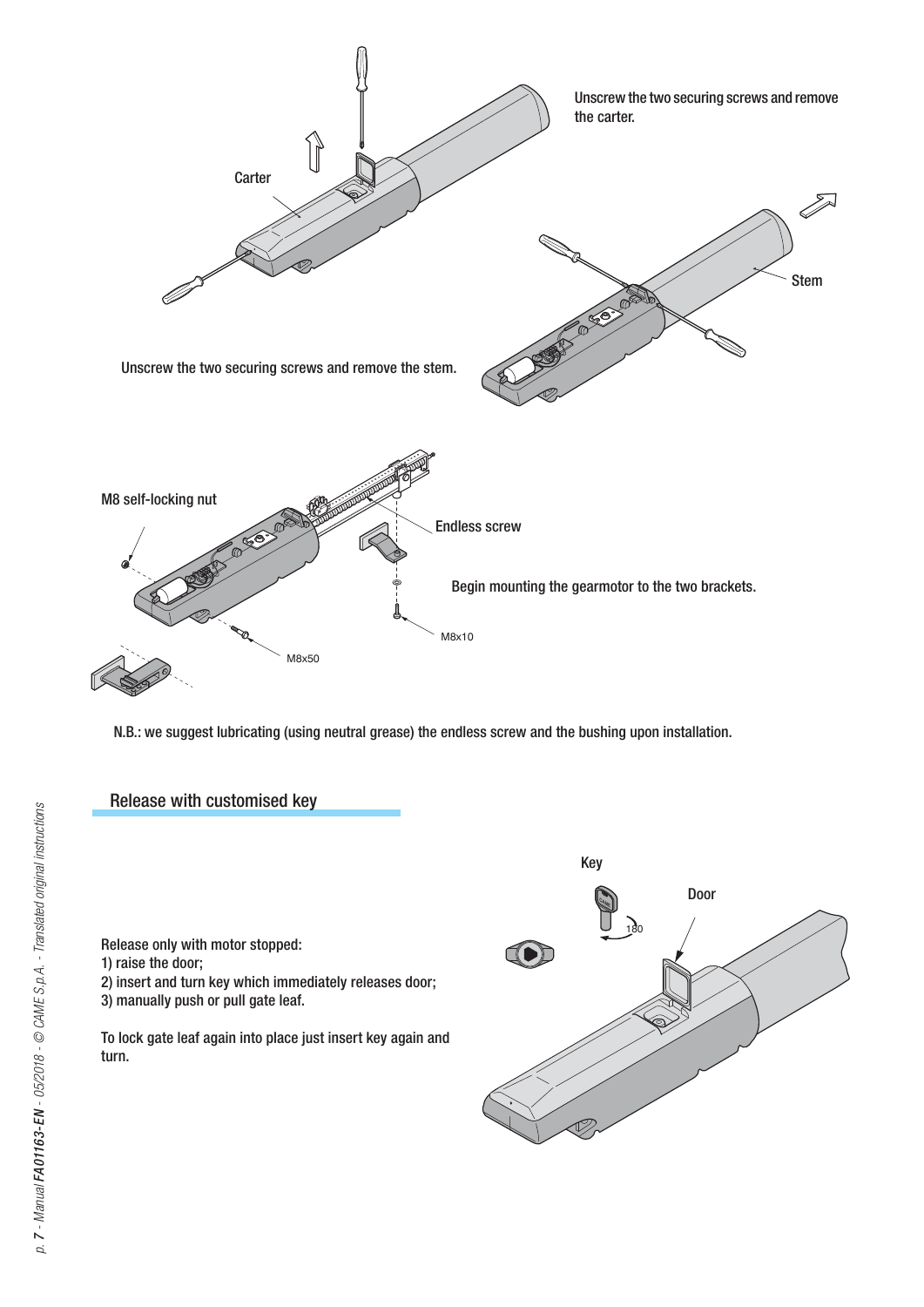

OPENING PHASE: (stop)

Release the gearmotor and swing the gate-leaf to the fully open position you desire, then, unscrew the securing screws on the opening stop micro-switches assembly.

Slide the micro-switch assembly along the micro-switch bar until it is inserted by contact on the micro-switch activating sled

Secure the micro-switch assembly using the respective screws.

CLOSING PHASE (deceleration)

Swing the gate until fully closed.

Unscrew the securing screws on the closing decelaration micro-switch assembly.

Slide the micro-switch assembly along the micro-switch bar until it is completely passing the contact point on the micro-switch activating sled (as shown in part A.)

Secure the micro-switch assembly using the respective screws.



OPENING PHASE (deceleration if set up on the control panel):

Release the gearmotor and swing the gate-leaf to the fully open position you desire, then, unscrew the securing screws on the opening stop micro-switches assembly.

Slide the micro-switch assembly along the micro-switch bar until it is completely passing the contact point on the micro-switch activating sled (as shown in part B.).

Secure the micro-switch assembly using the respective screws.

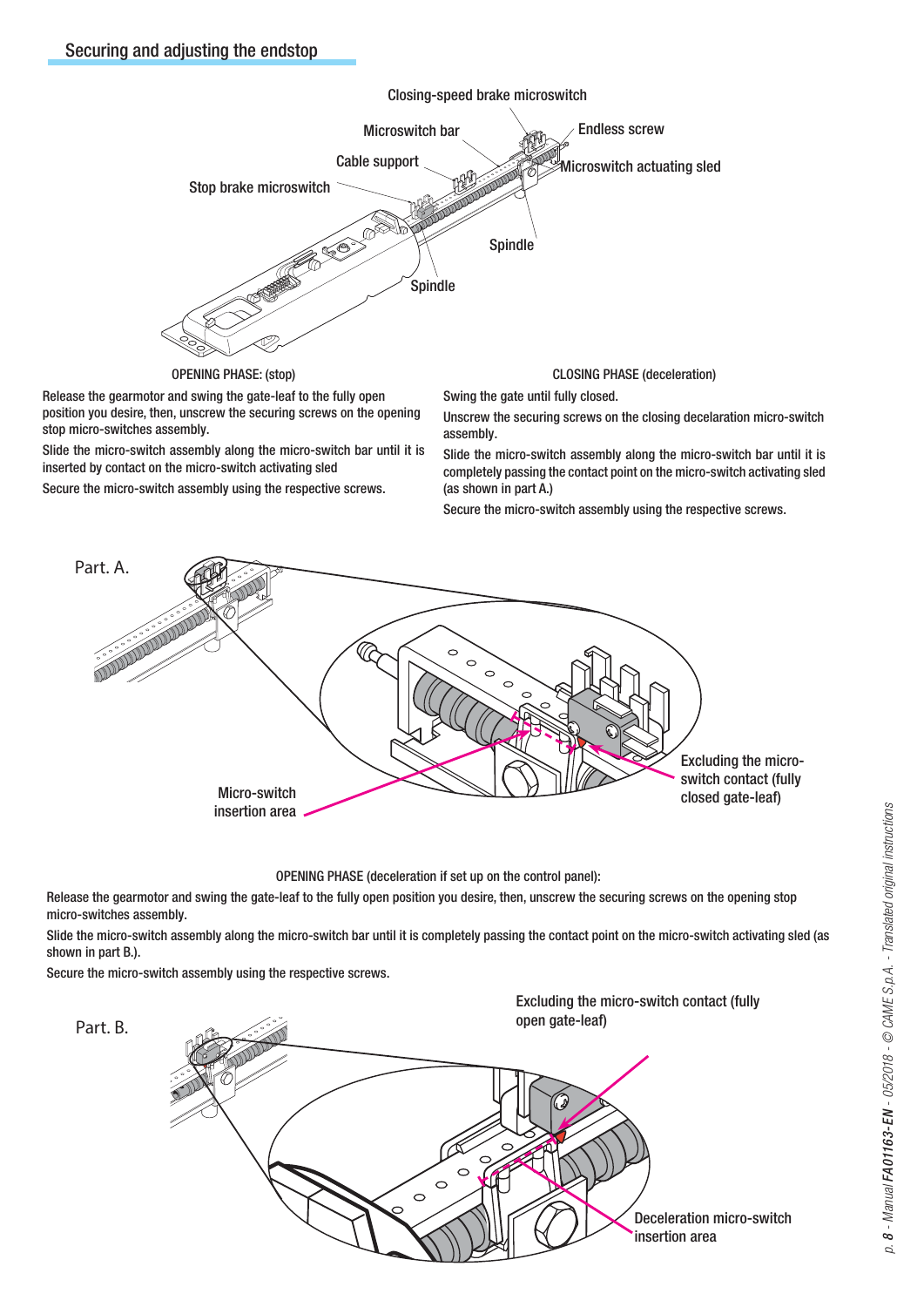





Connecting 1 motor

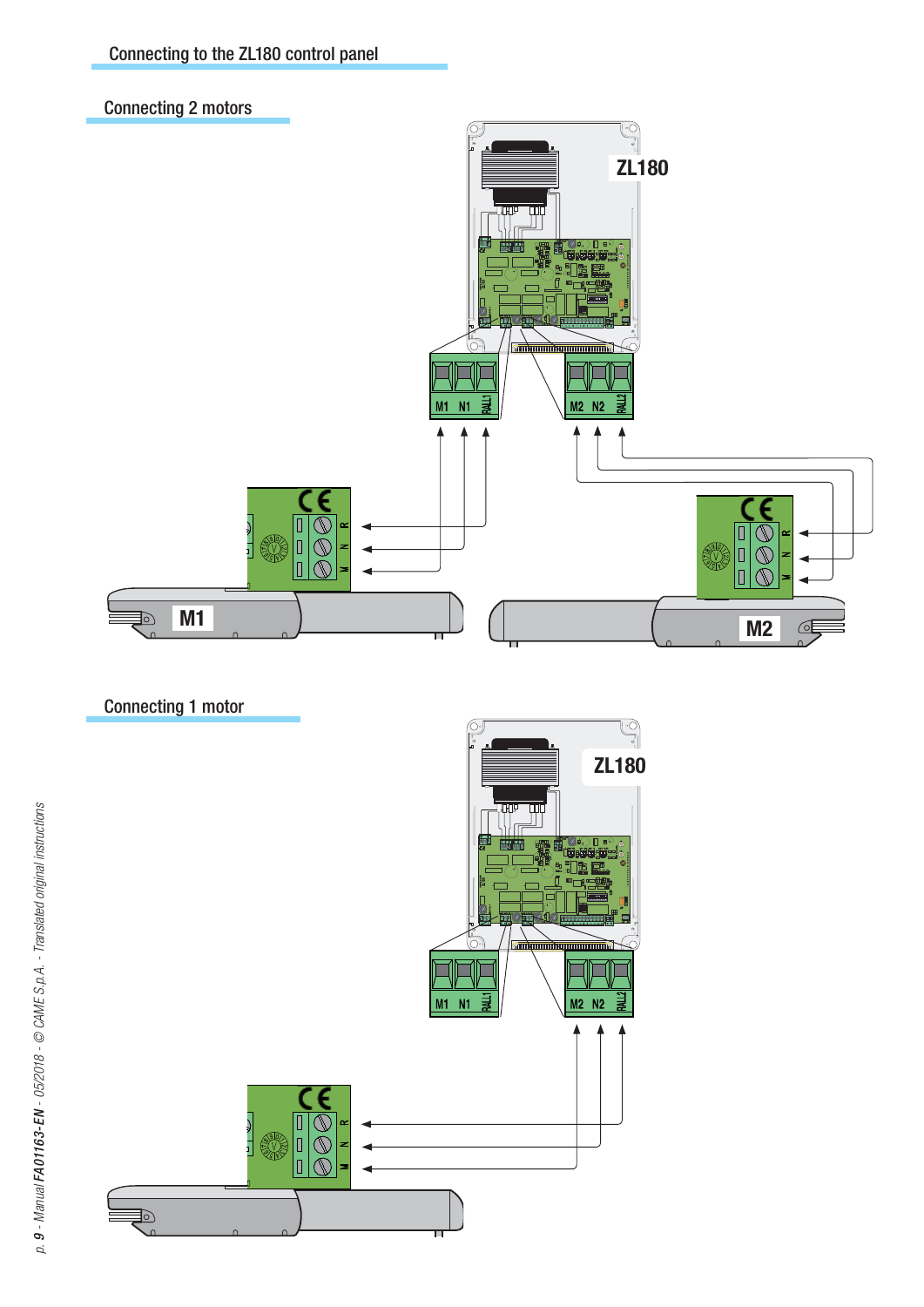

- Measure values A and B (Tab. 4)
- Secure the tail bracket to an extra bracket and apply to post.
- Open gate (max 90°), measure value E (Tab. 4) and secure head bracket to gate leaf.
- Perform electrical connections;
- Reposition and adjust openin stop microswitch.

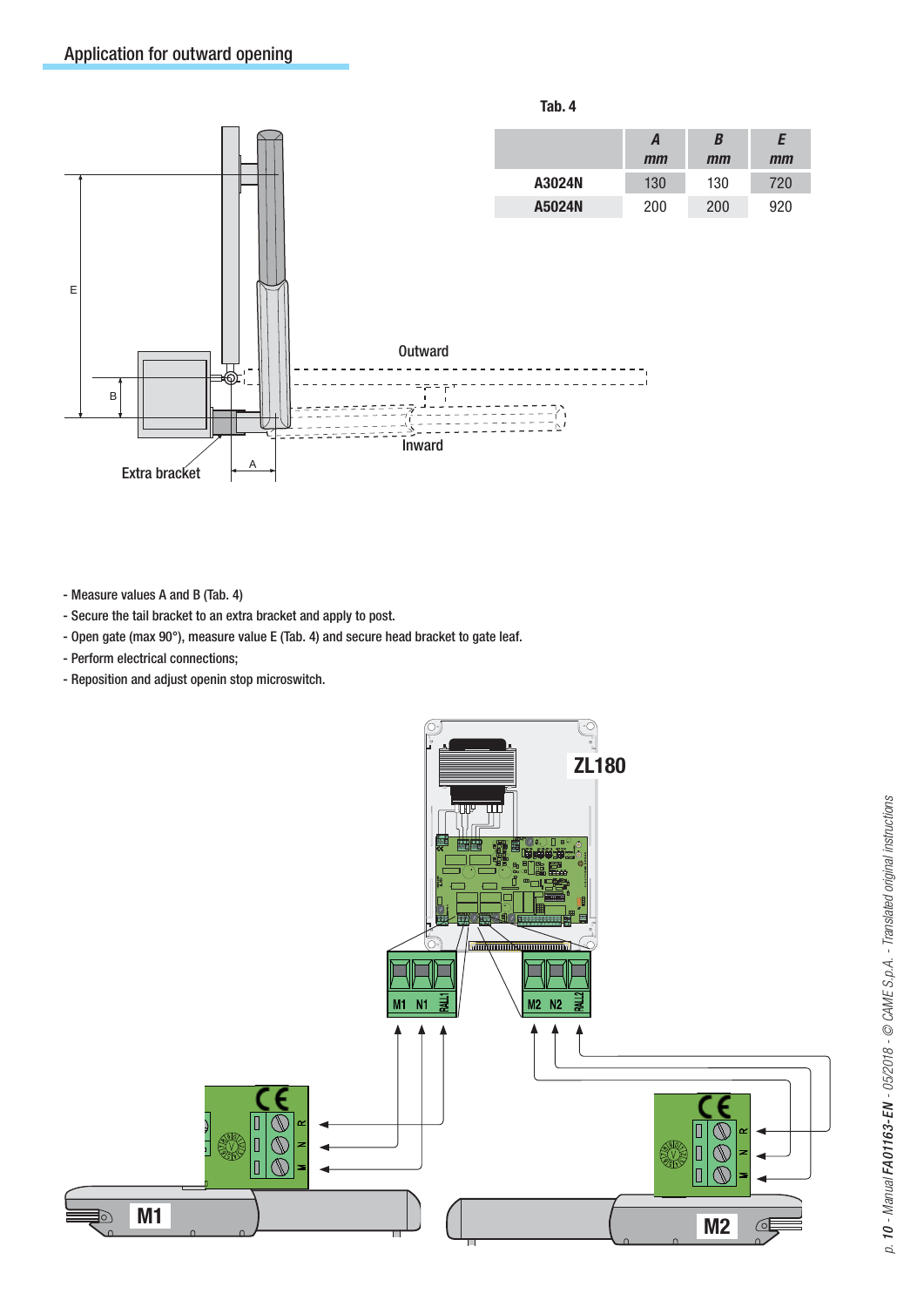#### **7 Maintenance**

#### Periodic maintenance

☞ Before doing any maintenance, cut off the power supply, to prevent any hazardous situations caused by accidentally activating the operator.

#### Periodic maintenance log kept by users (every six months)

| Date | <b>Notes</b> | Signature |
|------|--------------|-----------|
|      |              |           |
|      |              |           |
|      |              |           |
|      |              |           |
|      |              |           |
|      |              |           |

#### Extraordinary maintenance

 $\triangle$  The following table is for logging any extraordinary maintenance jobs, repairs and improvements performed by specialized contractors. Any extraordinary maintenance jobs must be done only by specialized technicians.

#### Extraordinary maintenance log

| Installer's stamp | Name of operator        |  |
|-------------------|-------------------------|--|
|                   | Job performed on (date) |  |
|                   | Technician's signature  |  |
|                   | Requester's signature   |  |
| Job performed     |                         |  |
|                   |                         |  |
|                   |                         |  |

| Installer's stamp | Name of operator        |  |
|-------------------|-------------------------|--|
|                   | Job performed on (date) |  |
|                   | Technician's signature  |  |
|                   | Requester's signature   |  |
| Job performed     |                         |  |
|                   |                         |  |
|                   |                         |  |